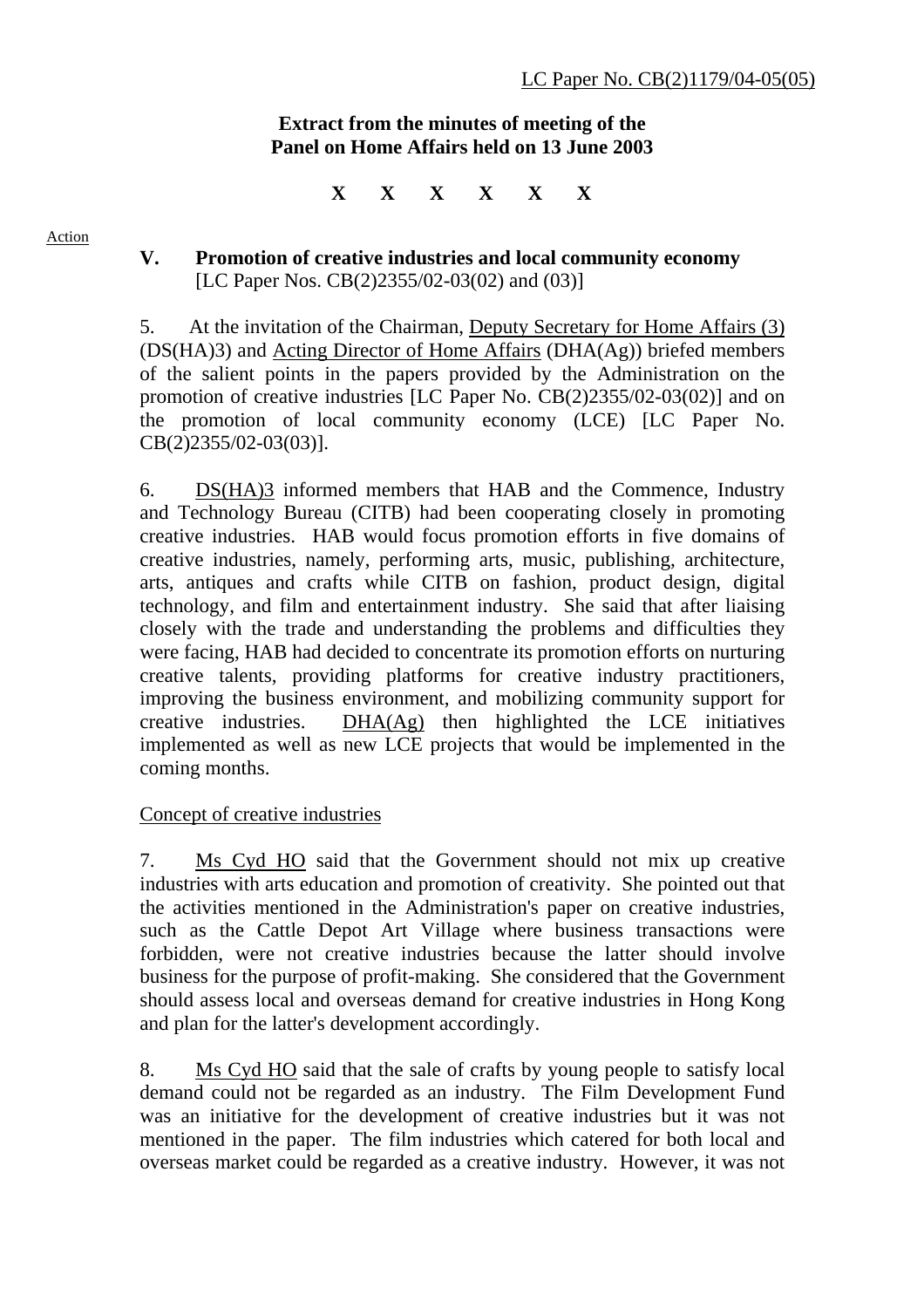an initiative since it had already been well established. She reiterated that in planning for the development of creative industries, it was important that the Government should define clearly what such industries were, who were engaged in them, how they had joined the industries, what their difficulties were, and how the latter could be tackled.

9. Ms Cyd HO also pointed out that the concept of creative industries implied in the Administration's paper was different from that used by the Secretary for Home Affairs (SHA) all along. She said that SHA had once referred creative industries to industrial clusters. She then quoted the production of publicity banners for Legislative Members and District Council (DC) members as an example of potential creative industry. Ms HO suggested that the Government should provide a platform to facilitate interaction of businesses involved in different stages of the production process hence assisting the development of the industry.

10. In response, DS(HA)3 explained that the scope of creative industries was very wide. In fact, the creative arts villages mentioned in paragraphs 8 and 9 of the Administration's paper on creative industries could be regarded as industrial clusters. She said that the Government had been actively examining the possibility of providing sites for these villages. DS(HA)3 added that the paper had been cleared with SHA. She assured Ms Cyd HO that the Administration would take note of her views.

11. DS(HA)3 further said that she agreed with Ms Cyd HO that development of creative industries should also target at overseas markets. To this end, the Hong Kong Cultural Industries Festival would be organized from August to December 2003 with a view to, among other things, showing Hong Kong's achievements in cultural industries to the local and international audience, and injecting new vigour into the economy.

12. Principal Assistant Secretary for Home Affairs (Culture)1 (PAS(HA)C1) supplemented that the wordings in the paper on creative industries might be different from those referred to by SHA on other occasions but the concepts were the same. He assured members that the Government would actively promote the development of creative industries through nurturing creative talents, providing platforms, improving business environment and mobilizing community support for the industries.

13. In response to a further question from Ms Cyd HO on the trade with whom the Administration had liaised, PAS(HA)C1 explained that HAB had met with key professional associations in the five domains of creative industries listed in the first paragraph of the Administration's paper on creative industries, i.e., performing arts, music, publishing, architecture, arts, antiques and crafts. He added that CITB had also contacted organizations in the domains of creative industries under its purview.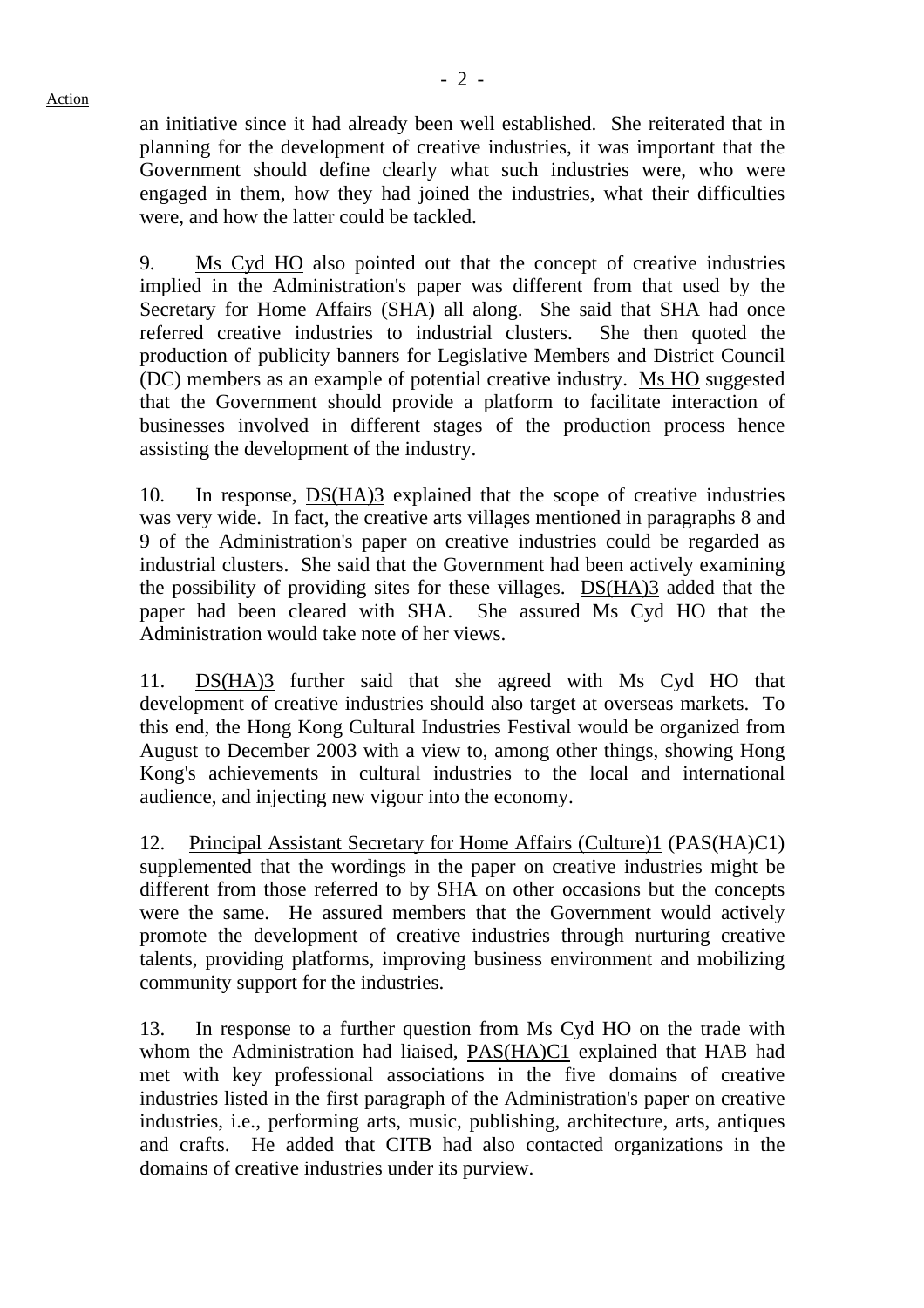Action

14. Sharing the views of Ms Cyd HO, Ms CHOY So-yuk also criticized that the activities and initiatives proposed in the Administration's paper could not be regarded as creative industries. She considered that the Government should explore those areas that were suitable for development among the Chinese, such as cartoon, fashion, local music and movie, and develop them into financially viable industries.

## The role of the Government

15. Mr Albert CHAN said that he was very disappointed with the new initiatives of the Government in promoting creative industries and LCE highlighted in the papers provided by the Administration. He stressed that alfresco dining and flea market should not be regarded as LCE. He opined that plans for investment in creative industries and LCE based on statistics should be made. Indicators should also be devised to assess the effectiveness of the investment plans.

16. DHA(Ag) responded that LCE would not only cover alfresco dining and flea market. She explained that the Government had planned to coordinate pilot projects on new concepts of LCE with the hope that they would be able to sustain and develop into viable business. She said that a case in point was the Hong Kong Computer Festival organized by Shamshuipo District Council (SSPDC) in Shamshuipo. When it was first organized in 2002, it was very successful, increasing business in the area from 30% to 2-3 times, and generating an estimate of some \$100 million turnover for booths, shops, restaurants, etc. in the area. The event had also served to promote computerrelated business of the district among tourists. The second Festival held in 2003 was an even greater success with business turnover estimated at \$150 million. DHA(Ag) added that SSPDC was considering a long term plan for the event.

17. Mr Albert CHAN pointed out that since the Government was not as creative as the community, the development of creative industries and LCE should be community or market driven instead of being led by the Government. He criticized that it would be too time consuming to plan and conduct pilot projects on new concepts of creative industries. Mr Albert CHAN stressed that the existing mechanism was not conducive to the cultivation of creativity and urged the Government to release its control and provide room for creativity and investment from the market and the community. In this respect, Hong Kong had lagged behind Singapore which allowed more flexibility in the development of creative industries. He informed members that he had submitted a proposal to the Government several weeks ago suggesting fundamental changes to the existing mechanism so as to facilitate the development of creative industries and LCE.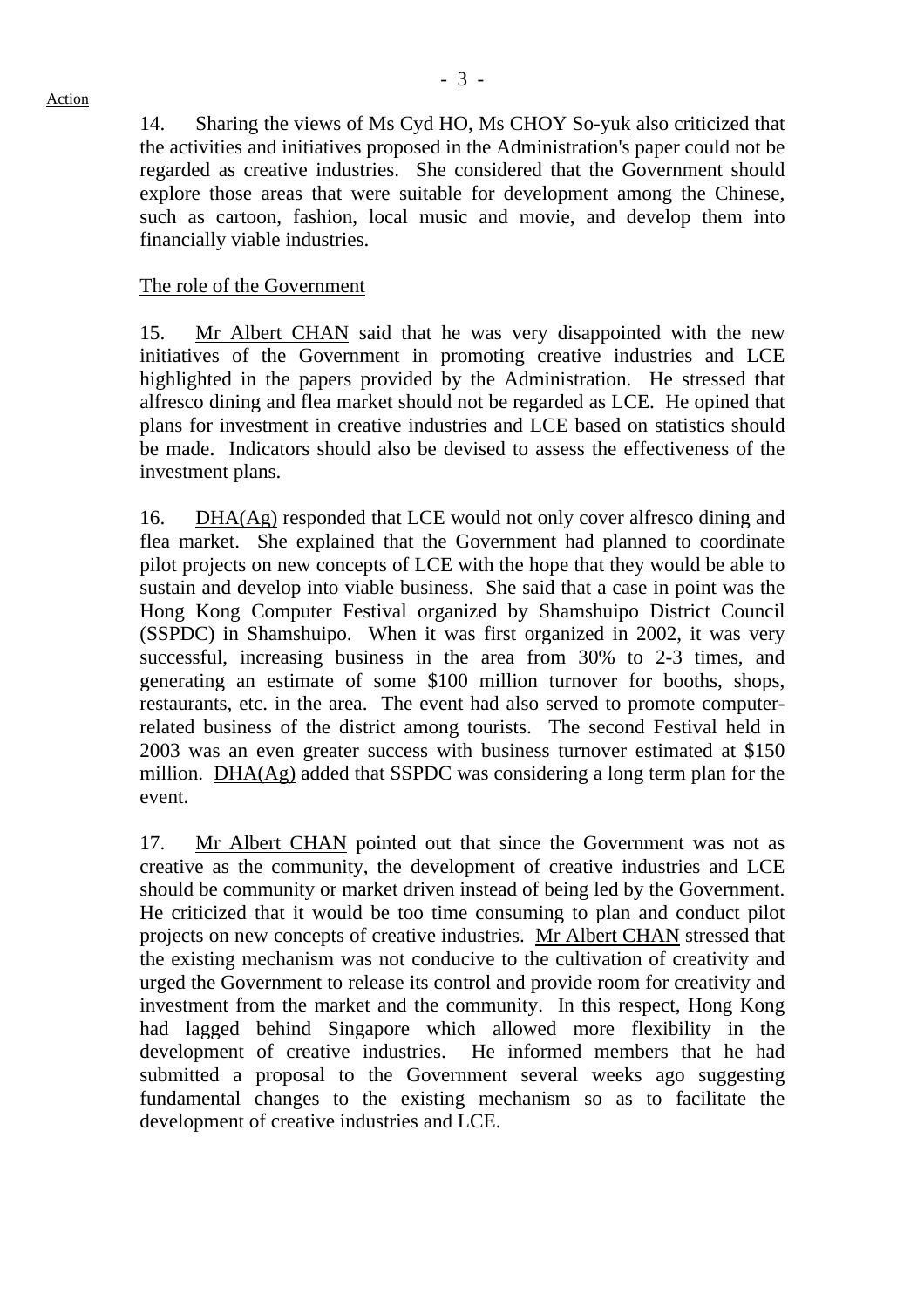18. In reply, DS(HA)3 said that the Administration also recognized the importance in providing room for creativity for the community. Strategic partnership had been formed with organizations such as the Hong Kong Arts Development Council, the arts community and public utilities in planning and organizing a series of activities with the objective of cultivating and inspiring creativity in 2003. She quoted the Creative Train Design Competition as an example which was organized by the Radio and Television Hong Kong, Kowloon Canton Railway, and Hong Kong Arts Development Council. She said that the event was very well received by the public and the media, and the Administration would continue to cooperate with the private sector in promoting interests and good practices in the creative industry sectors.

19. The Chairman echoed the views of Mr Albert CHAN that the development of creative industries should be driven by the community and that the Government should allow the community more room for creativity. He informed members that recently, a steak house had used the name of the Chief Executive as a gimmick to attract customers but its promotion campaign had been intervened by the Government. He considered that such kind of control might destroy creativity and expressed concern whether similar control would be imposed on the TV Channel on Culture proposed in paragraph 10 of the Administration's paper on creative industry.

20. DS(HA)3 responded that the Government had always encouraged and supported artistic and creative pursuits from the community. She quoted as an example that the Arts Development Council had provided assistance ranged from one to three years to individuals in areas such as creative writing and performance, so as to cultivate creativity.

21. On the TV Channel on Culture, PAS(HA)C1 explained that it would serve as a catalyst and platform for creative talents to showcase their products. It would have a significant role to play to enhance and develop the interests of the community in arts and culture. He agreed with the Chairman that the community should enjoy freedom of creativity and assured members that HAB would not impose undue control over the content of the programmes. Mr Timothy FOK requested the Administration to provide more information on the TV Channel later such as the broadcasting time and how it could be assessed.

22. As regards the comments from Mr Albert CHAN on the existing mechanism under which initiatives of creative industries were coordinated, DHA(Ag) explained that if Government resources such as land were involved, the Government would issue requests for proposal inviting interested companies and organizations to submit proposals. She stressed that this procedure, though might not be welcomed by all, would ensure equal opportunities to all parties concerned.

Adm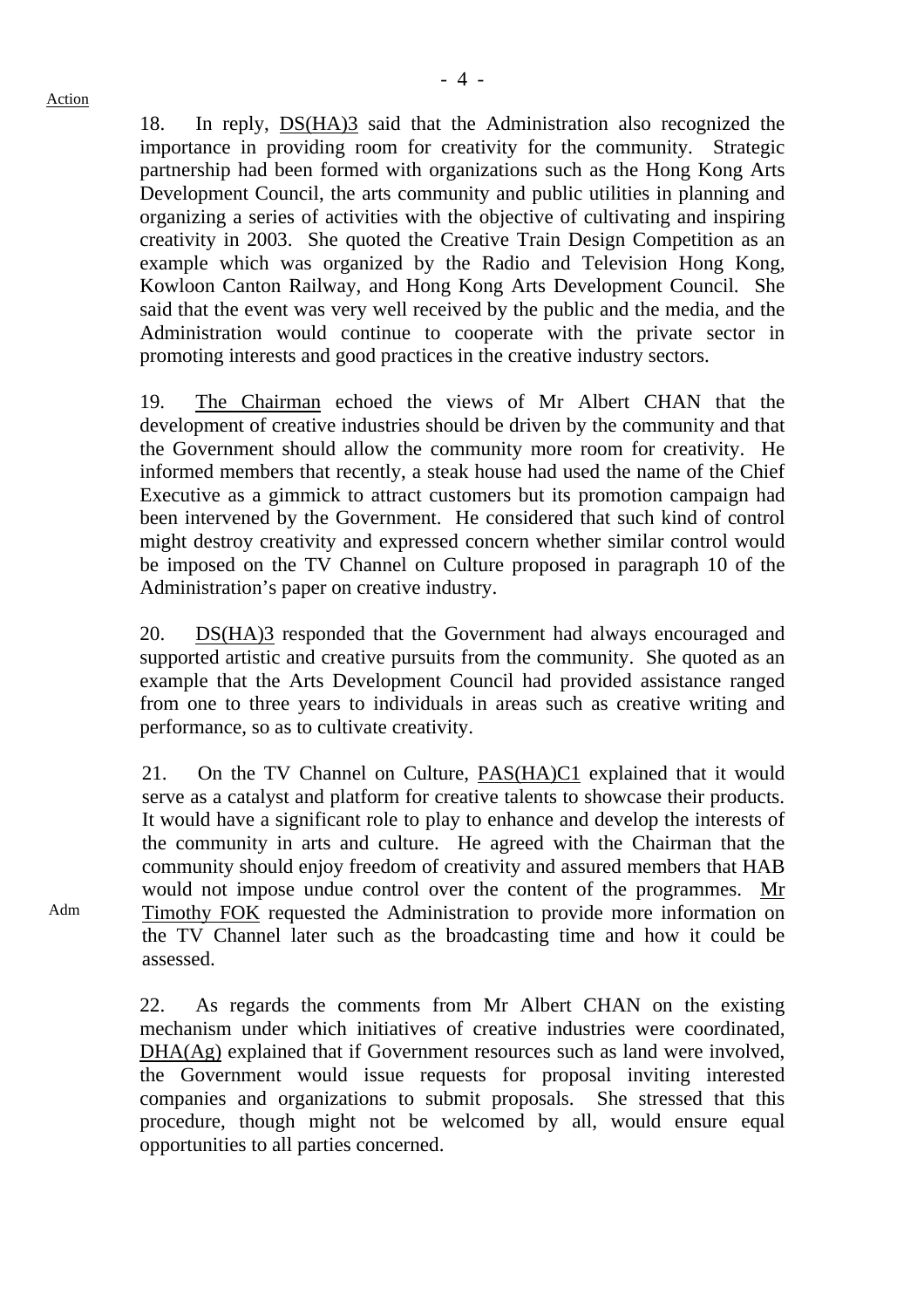23. Mr Albert CHAN remarked that past experience revealed that the request for proposal requirement had discouraged innovative proposals for creative industries. He quoted as an example that a local superstar had submitted an investment proposal to the Government for the development of a Chinese heritage village in Hong Kong to attract tourists. He had become so frustrated by the lack of response from the Government that he had indicated that he would changed his plan and invest in Macau instead if a Government decision could not be reached in six months' time. Mr Albert CHAN urged the Government to relax the requirement and adopt an open and independent assessment mechanism instead. He considered that the latter would ensure equal opportunities for submission of proposals and investment while removing the unnecessary restrictions on creative industries, hence facilitating and attracting investments from the community.

24. Echoing the views of Mr Albert CHAN, Mr Tommy CHEUNG urged the Government to seek creative ideas from the cultural and business sectors on the development of creative industries and LCE. He added that business organizations would not welcome the tendering or request for proposal procedure. They would not be willing for the Government to publicize and invite open tenders for their profitable innovative investment ideas. Sharing similar views, Mr WONG Yung-kan also considered that the tendering or request for proposal procedure was not suitable for the development of creative industries.

25. To address the concerns of members on the invitation for proposal procedure, DHA(Ag) reiterated that the Government welcomed suggestions from the community on creative industries and LCE. However, if Government resources were involved, a balance had to be struck between removing restrictions and ensuring fairness and equality in the development of creative industries and LCE.

26. Ms CHAN Yuen-han said that the community was very concerned about the development of creative industries and LCE. The efforts made by the Government were a step forward. However, Hong Kong had lagged behind the United Kingdom and Singapore in this respect and the community had not been satisfied with the slow progress so far. Ms CHAN said that she agreed with Mr Albert CHAN that the bureaucratic procedure and lack of coordination between departments had deterred the development of creative industries. The existing procedure for implementing pilot projects of creative industries and LCE was too time consuming. She urged HAB to suggest to the Financial Secretary for a review on the progress and implementation mechanism, and make reference to the experience of Shanghai where a committee composing of members from the community was formed to coordinate the development of creative industries.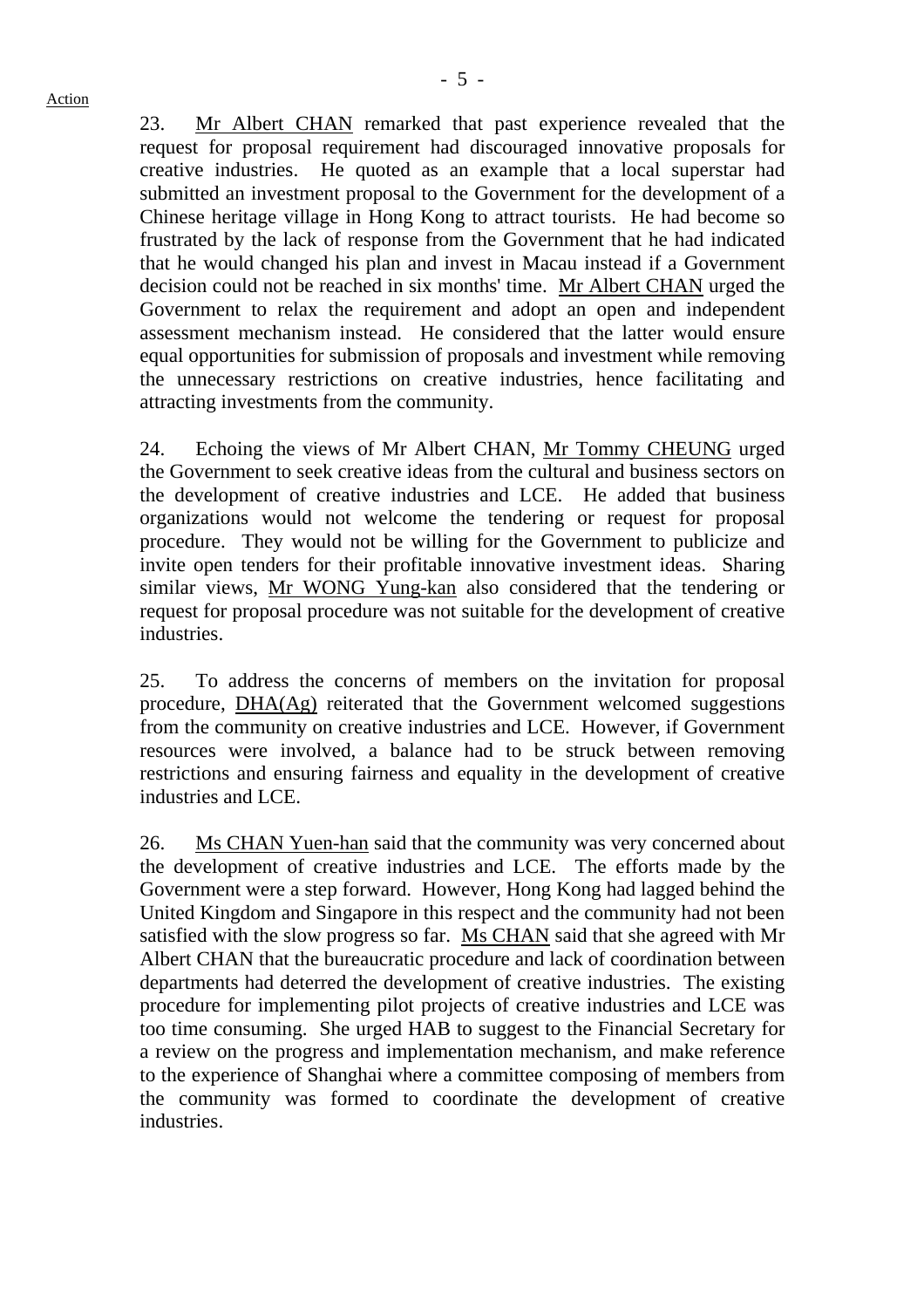27. Mr Tommy CHEUNG opined that while planning for bazaars and flea markets, the Administration had to assess the impact on the shops in the neighbouring area which might offer similar goods. As regards the role of the Government in the development of LCE, Mr CHEUNG considered that initiatives should originate from the community instead of the Government. All the Government needed to do was to provide the facilitation measures as described in paragraph 3 of the Administration's paper on LCE.

28. Mr Tommy CHEUNG added that the Government had not provided sufficient assistance to facilitate the development of LCE. He quoted as an example that since 2001, pilot projects of alfresco dining had been planned for Sai Kung. Until late 2002, only a few such licences had been issued. Moreover, the Lands Department had charged LCE projects market rent which was not affordable to most investors. He criticized that there were too many Government departments involved in the applications for LCE projects, the lack of coordination between them and the time consuming and complicated application procedure had not been conducive to the development of LCE.

29. In response, DHA(Ag) informed members that the Administration also considered it undesirable for flea markets to compete direct with the shops in the neighbourhood. She said that the "Farm" in Victoria Park and the Hong Kong Computer Festival had not posed any threats to the shops in the area since the goods sold had 'creative input' from the youngsters running the stalls. On the licences for outside seating accommodation (OSA), DHA(Ag) clarified that good progress had been made in the processing of the applications. This could be reflected by the fact that in July 2002, only 3 licences were being considered in Sai Kung but since then, 15 licences had been issued. The pilot projects of alfresco dining were very successful and business had increased significantly.

30. Mr Tommy CHEUNG, however, pointed out that the processing of OSA applications had not been satisfactory at all. He said that the first batch of OSA applications was submitted in February and March 2001. Since then, more than 30 OSA applications had been submitted. It was not until 18 months later in late July and early August 2002 that the first 3 licences were issued.

31. Mr Tommy CHEUNG reiterated that the Government departments involved were not willing to lift the restrictions on the applications. He quoted as an example that for the OSA licences issued in Stanley, there were additional restrictions on the operating hours and the use of space, which added difficulties to the operation of the restaurants. There was also lack of coordination between the departments involved. For OSA applications in the tourist areas, even the Tourism Commission had to be consulted. The operators of alfresco dining would not be able to handle the complicated application procedure. He therefore urged the Government to provide "one-stop" licensing service to OSA applicants so as to expedite the processing of OSA applications.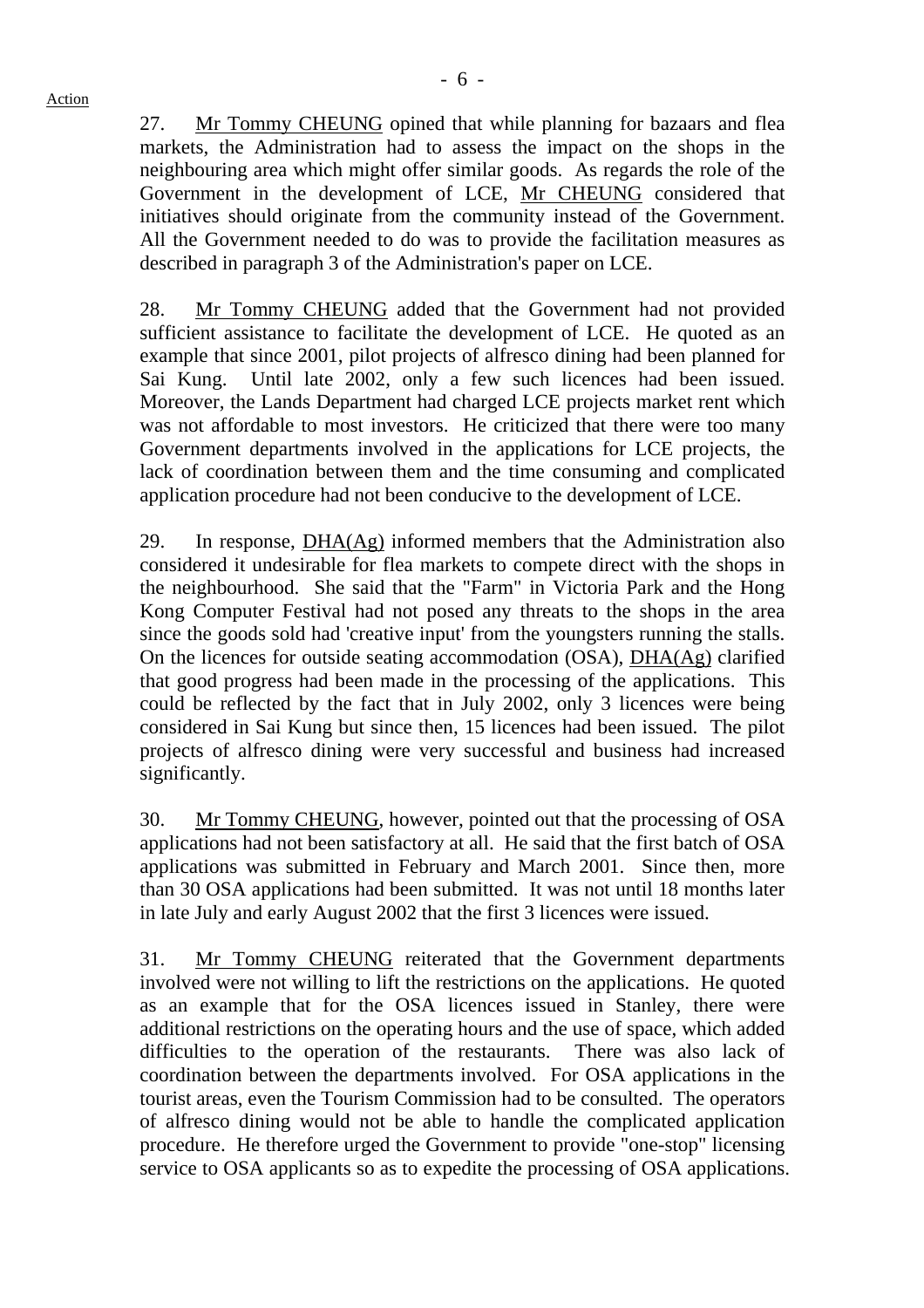Adm

He also requested for information on the processing time of OSA applications.

32. The Chairman informed members that at the special meeting on 25 September 2002 when the same subject was discussed during a briefing by SHA, Mr Tommy CHEUNG had expressed similar concerns on the delay of the processing of OSA applications. SHA had promised to coordinate with the departments concerned to expedite the issue of licences. The Chairman requested the Administration to provide information on the assistance it had provided to OSA applicants in the past year.

(*Post-meeting note*: The response from Administration was issued vide LC Paper No. CB(2)2742/02-03(01) on 2 July 2003.)

33. Sharing the views of Mr Tommy CHEUNG, Mr WONG Yung-kan remarked that the Government had to devote more efforts to the development of creative industries and LCE. Coordination between the Government departments concerned had to be improved. He said that the resources of Hong Kong had not been fully utilized. The Government should take the lead in exploring them. Mr WONG suggested that the eco-environment in the New Territories would be able to attract tourists from the Mainland. The Government had therefore taken the right move to encourage the development of tourism in the New Territories. However, the trade had little knowledge about the application for relevant licences. He urged HAD to coordinate the issue of licences so as to facilitate the development of tourism in the area.

34. Mr WONG Yung-kan added that supporting facilities were also important to the development of the industry. He quoted Kat O Island as an example where there was only one restaurant. He urged the Government to expedite the issue of licences to restaurants in the area so as to cater for the needs of the increasing number of tourists there. He also suggested the Government to review the traffic flow in the New Territories and introduce the necessary improvements.

35. DHA(Ag) replied that HAD would try to coordinate the Government departments concerned to expedite the issue of relevant licences for LCE projects. She stressed that while doing so, the necessary procedures to ensure the safety standards (e.g. fire escape, illegal structures) of the premises or works projects concerned should not be compromised. She assured members that the Administration would try its best, such as conducting meetings and site inspections with the trade, to expedite the processing of the applications for relevant licences.

36. Mr WONG Yung-kan urged the Administration to review and improve out-dated policies so as to speed up the promotion of creative industries and LCE. He also suggested the Administration to coordinate the efforts of the districts as well as Government departments in this respect. With better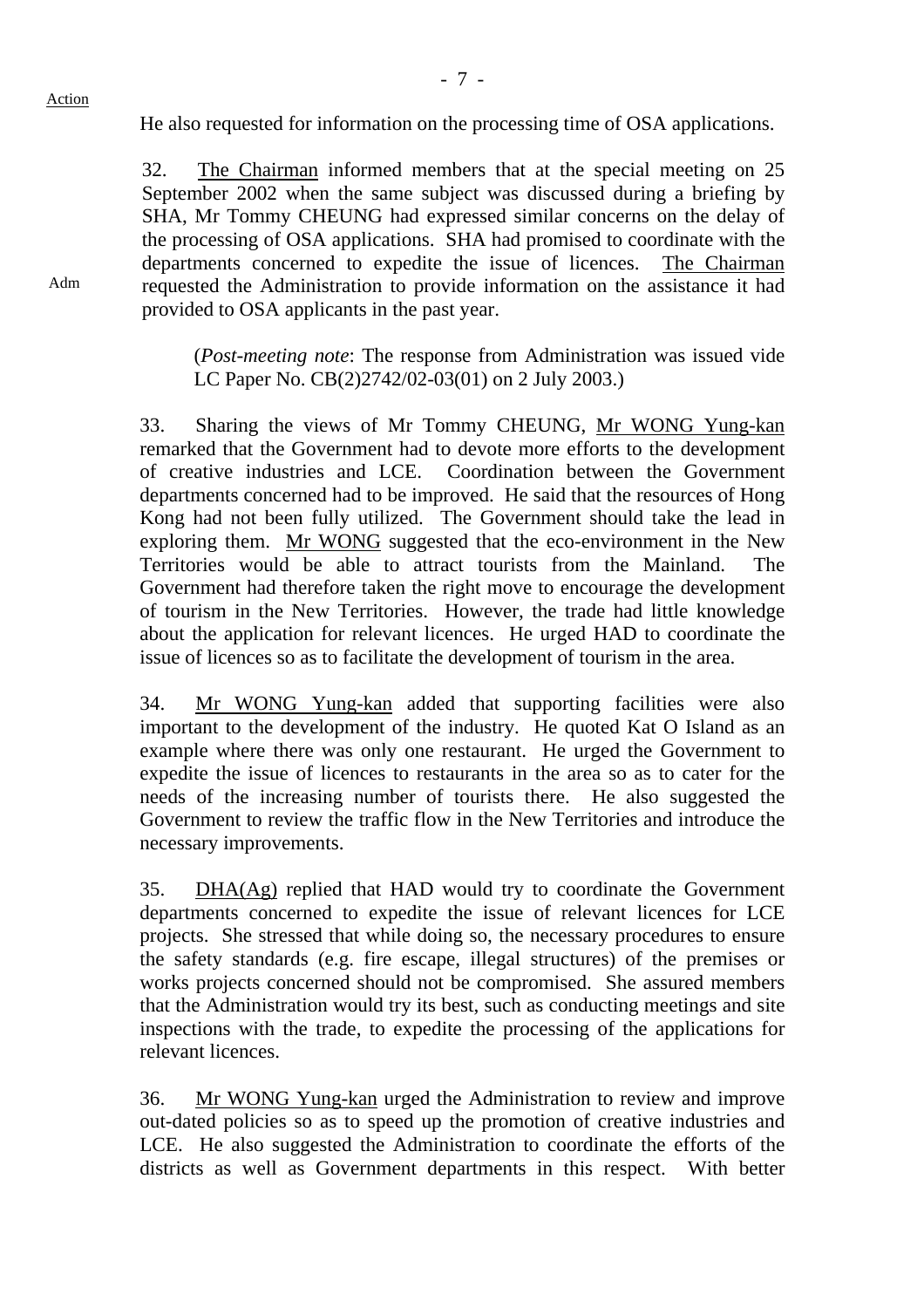coordination, competition between districts and industries might be reduced and creative industries and LCE might complement each other in their development.

37. Echoing the views of Mr Albert CHAN and Mr Tommy CHEUNG, Dr LO Wing-lok considered that the development of LCE should not be planned and that there was too much Government involvement in LCE. He pointed out that LCE should be market sensitive businesses and the Government could do little to help with their development. He cited LCE in Sai Kung as an example. He said that there were many business opportunities along the sea shore there for the private sector to develop. The Government could facilitate the development of LCE there not by direct involvement but through improving the infrastructural facilities such as beautifying the sea shore, and improving traffic and public toilets.

38. Ms CHOY So-yuk said that she supported the development of LCE but considered that the Government should make long-term plans so that its policies would not waver all the time, creating difficulties for the investors as well as the enforcement authorities. She also considered the existing town planning not conducive to the development of LCE. Public housing estates after redevelopment had not offered any suitable environment for outdoor cooked food stores or tea gatherings of elders. Shops were accommodated in grand shopping malls instead of in the streets, a design which helped little in attracting shoppers. She opined that Hong Kong should make reference to the experience of Singapore where the shops were located in the streets which were once again packed with shoppers and pedestrians.

39. Mr Timothy FOK said that the business sector, including creative industries and LCE practitioners and investors, were eager to cooperate with the Government in the campaign to relaunch Hong Kong's economy. He urged the Government to announce the details of the campaign as soon as possible.

### Nurturing of creative talents

40. Mr LI Fung-ying asked whether there was any coordination between Bureaux on the training of creative talents. She pointed out that the Continuing Education Fund which aimed at providing subsidies to courses directly related to the economic development of Hong Kong, was not conducive to the nurturing of creative talents. She suggested that the Administration should review the objective of the Fund so that more subsidies would be provided for training for creativity. Ms LI also sought clarification on how the Administration would assess the relationship between arts and business. She said that commercial organizations might not be interested in providing assistance to the pursuit of creativity.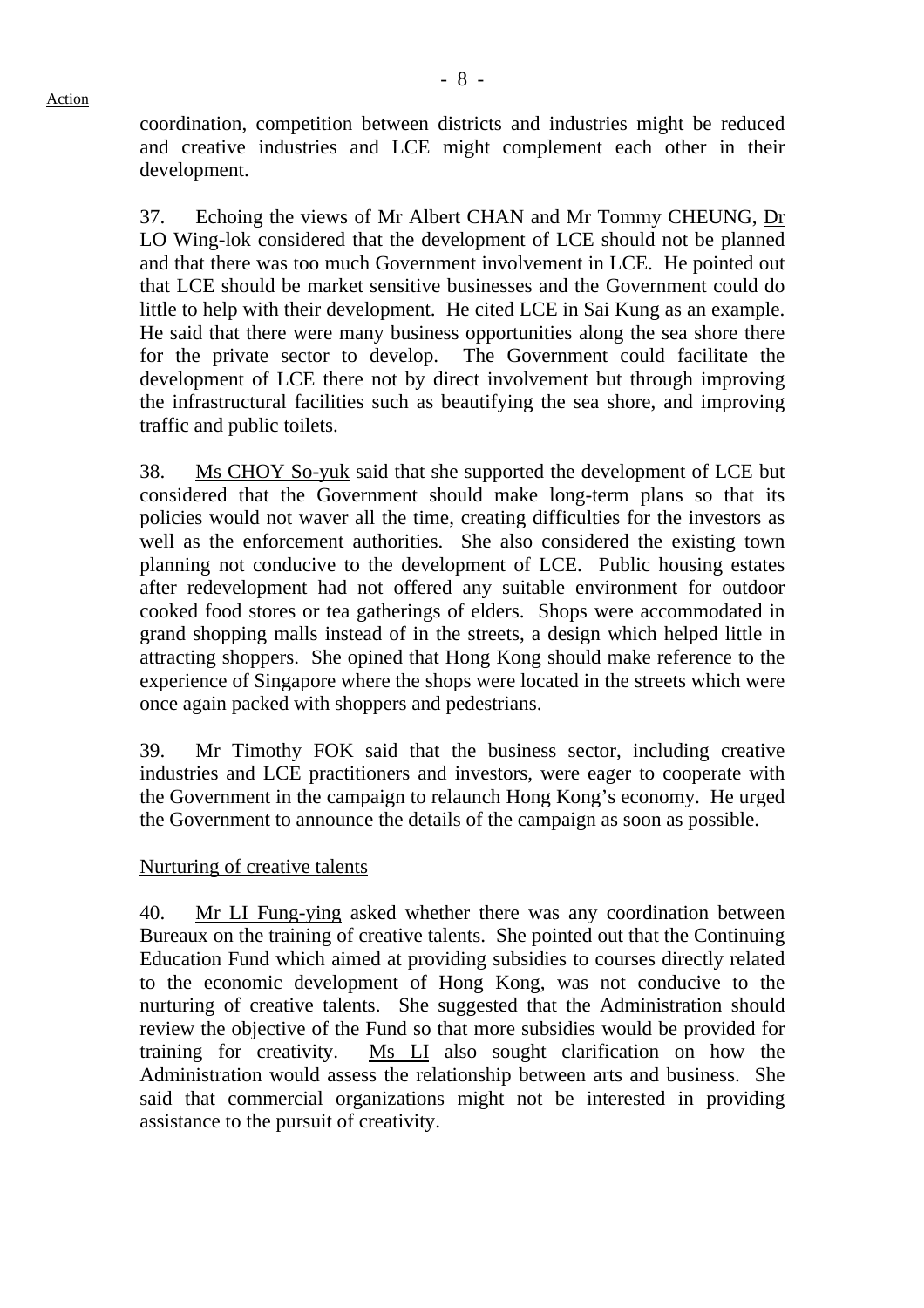41. To address the concerns of Ms LI Fung-ying, DS(HA)3 informed members that HAB would cooperate with the Education and Manpower Bureau (EMB) and set up a working group to consider issues related to the training of creative talents. She assured Ms LI that her views on the Continuing Education Fund would be considered by the working group. DS(HA)3 added that the relationship between arts and business would also be explored and considered by the Administration.

42. Mr MA Fung-kwok remarked that as the Government had just started the development of creative industries and LCE, it was therefore understandable that not very much progress had been made so far. However, he urged the Government to devote more efforts and speed up the development in certain aspects. Referring to paragraph 7 of the Administration's paper on creative industries, Mr MA noted that the task force set up to review the arts education in Hong Kong would only be expected to deliver its initial views in early 2004. He pointed out that even if it supported the proposal to establish a Visual Arts Academy, it would take several years to plan for and construct the Academy. He considered such work schedule too slow for the training of creative talents. Instead, he suggested that the Academy might be developed within one of the existing universities or colleges in Hong Kong. Mr Timothy FOK also sought for information on the short term plan for the enhancement of arts education.

43. In response, DS(HA)3 advised that the Academy for Performing Arts had been providing training for artists already. It was considered that a Visual Arts Academy which would cover disciplines such as media arts, film studies, animation, design and advertising, would further enhance arts education in Hong Kong and facilitate the development of creative industries. She informed members that HAB and EMB would set up a joint task force to examine how arts education in Hong Kong could be strengthened and the establishment of the Academy would be one of the issues for consideration.

44. Mr MA Fung-kwok was of the view that under the present stringent financial situation, there might not be sufficient resources for the establishment of a new Academy. To develop the Academy within one of established universities or colleges in Hong Kong might be a more feasible option. It would not only help to speed up the enhancement of arts education but also ensure the quality of academic attainment of graduates and hence promise them better career prospect.

45. Ms CHOY So-yuk suggested that EMB might cooperate with HAB in enhancing arts education in school. She asked for information on the role of EMB in the nurturing of creative talents.

Adm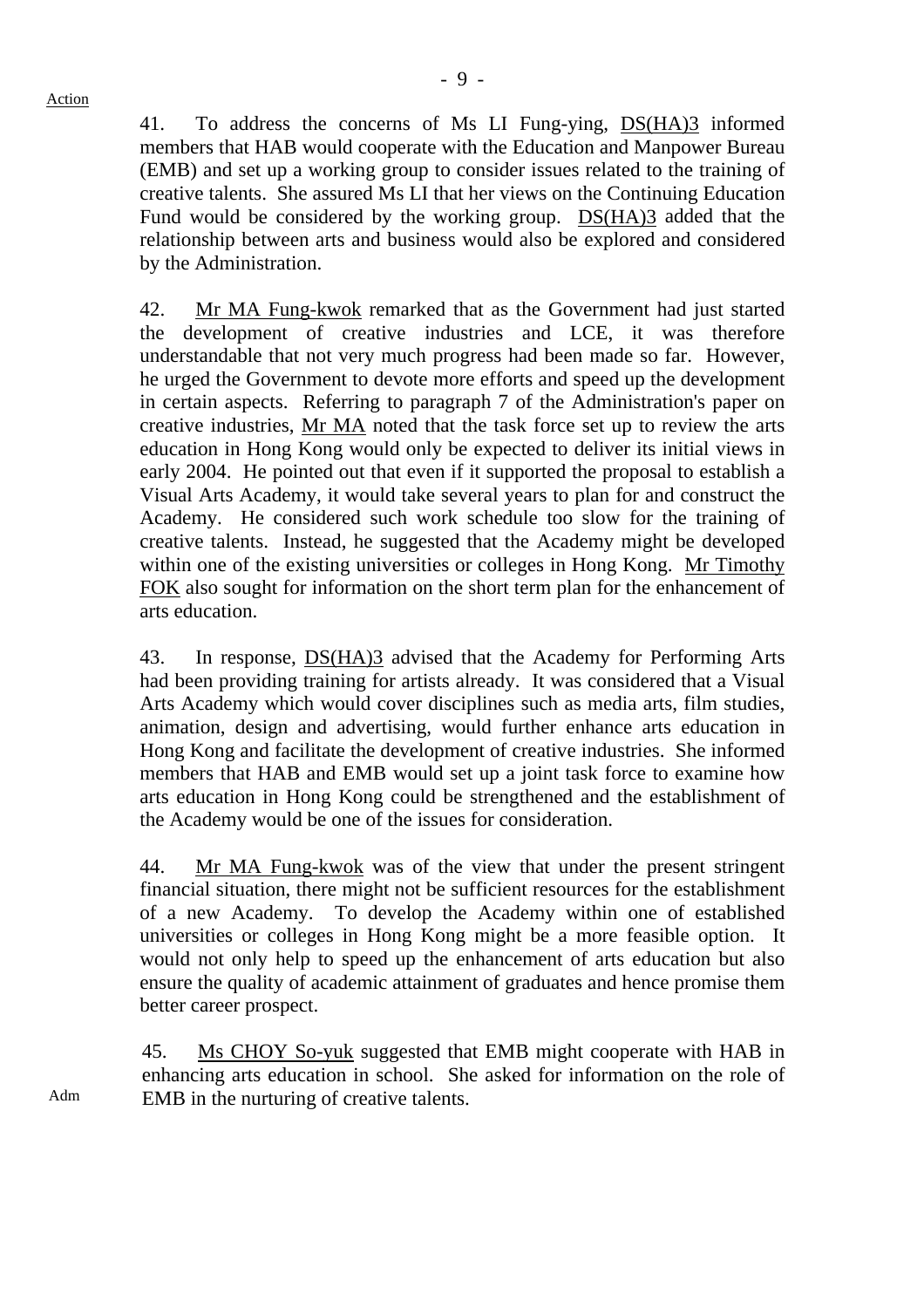#### Action

### Development of creative arts village

46. Referring to paragraph 9 of the Administration's paper on creative industry, Mr IP Kwok-him noted that the Administration was examining resources implications and identifying other locations for development as creative arts village and would complete more concrete proposals on the way forward in three to six months time. Mr IP commented that the progress was too slow. He said that there was a great demand for the sites for the use of creative industries practitioners and the Administration should speed up its plans for the development of creative arts village.

47. DS(HA)3 responded that if resources were not required for the renovation of the site for creative arts village, the project might be expedited. She informed members that the Administration was examining the feasibility of renovating vacated factory buildings in Shamshuipo District to provide a suitable site for creative arts village. The facilities in these buildings, such as electricity supply, would need to be improved. It was therefore necessary to assess the resources implications as well as demand from the arts and culture communities in determining the financial viability of the project. DS(HA)3 stressed that all the relevant factors had to be examined before a decision could be reached on the project.

48. Mr IP Kwok-him suggested that better supporting facilities such as electricity supply and computer systems should be provided in the sites for creative industries and LCE. DS(HA)3 advised that sufficient basic infrastructural facilities were provided at the sites in Tsimshatsui and the Cultural Centre for young people to sell their creative products.

49. DHA(Ag) supplemented that the Eastern DC had organized the "Farm" in Victoria Park. It invited young people to display and sell their creative products through a voluntary organization. The project was very well received. The rental of the stalls was affordable to the young operators and the lease was short. There was quick turnover of products to attract customers. Youngsters also had a chance to acquire some 'business' experience. She added that there would not be competition between the "Farm" and the shops in the area since the products offered were different. DHA(Ag) stressed that the role of the Government in these projects was to provide facilitation measures such as relaxing Government rules and regulations, and providing basic infrastructural facilities, e.g. electricity.

50. Mr NG Leung-sing pointed out that as quite a lot of resources would be involved in the renovation of factory buildings to provide sites for creative arts villages, the project might be considered as a lavish investment in view of the stringent financial situation at present. He opined that it might be necessary to conduct public consultation on the proposal so that a consensus on the utilization of Government resources could be reached. Mr NG also suggested